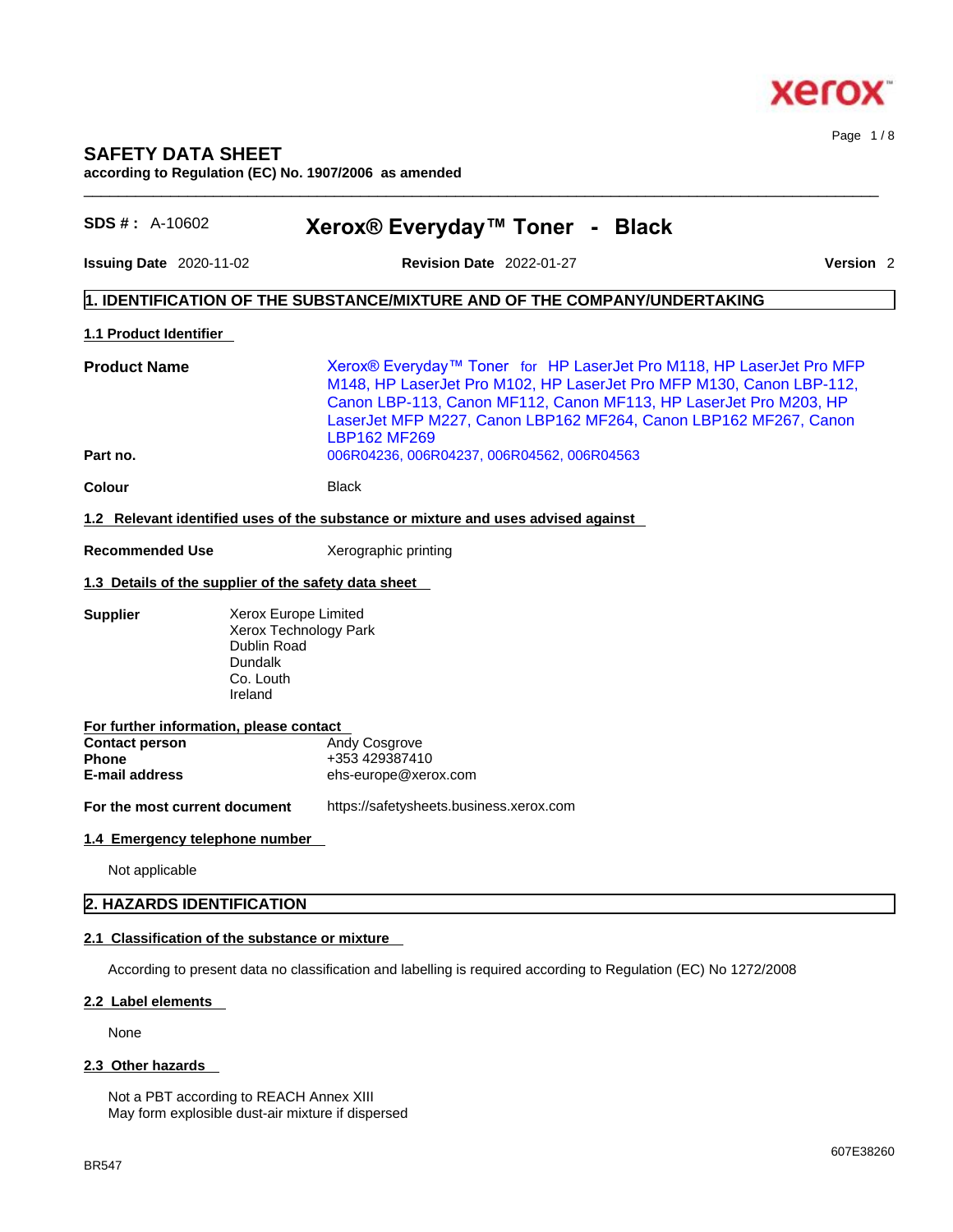$\_$  ,  $\_$  ,  $\_$  ,  $\_$  ,  $\_$  ,  $\_$  ,  $\_$  ,  $\_$  ,  $\_$  ,  $\_$  ,  $\_$  ,  $\_$  ,  $\_$  ,  $\_$  ,  $\_$  ,  $\_$  ,  $\_$  ,  $\_$  ,  $\_$  ,  $\_$  ,  $\_$  ,  $\_$  ,  $\_$  ,  $\_$  ,  $\_$  ,  $\_$  ,  $\_$  ,  $\_$  ,  $\_$  ,  $\_$  ,  $\_$  ,  $\_$  ,  $\_$  ,  $\_$  ,  $\_$  ,  $\_$  ,  $\_$  , Page 2 / 8

xero

# **SDS # :** A-10602 **Xerox® Everyday™ Toner - Black**

**Issuing Date** 2020-11-02 **Revision Date** 2022-01-27 **Version** 2

 $\_$  ,  $\_$  ,  $\_$  ,  $\_$  ,  $\_$  ,  $\_$  ,  $\_$  ,  $\_$  ,  $\_$  ,  $\_$  ,  $\_$  ,  $\_$  ,  $\_$  ,  $\_$  ,  $\_$  ,  $\_$  ,  $\_$  ,  $\_$  ,  $\_$  ,  $\_$  ,  $\_$  ,  $\_$  ,  $\_$  ,  $\_$  ,  $\_$  ,  $\_$  ,  $\_$  ,  $\_$  ,  $\_$  ,  $\_$  ,  $\_$  ,  $\_$  ,  $\_$  ,  $\_$  ,  $\_$  ,  $\_$  ,  $\_$  ,

# **3. COMPOSITION/INFORMATION ON INGREDIENTS**

# **3.2 Mixtures**

| <b>Chemical Name</b>       | Weight %  | CAS No.    | <b>EC-No</b> | Classification (Reg.) | Hazard            | <b>REACH Registration</b> |
|----------------------------|-----------|------------|--------------|-----------------------|-------------------|---------------------------|
|                            |           |            |              | 1272/2008)            | <b>Statements</b> | <b>Number</b>             |
| Styrene/acrylate copolymer | 40-60     | 58048-89-8 | $- -$        | $- -$                 | $- -$             | $- -$                     |
| Magnetite                  | $35 - 55$ | 1317-61-9  | 215-277-5    | $\sim$ $\sim$         | $- -$             | 01-2119457646-28-0021     |
| Amorphous silica           | <3        | 7631-86-9  | 231-545-4    | $\sim$ $\sim$         | $\sim$ $\sim$     | --                        |
| <b>Polvolefin</b>          | -3        | 9010-79-1  | Not listed   | $- -$                 | $\sim$ $\sim$     | $- -$                     |
| Metal-Complex Dye          |           | 31714-55-3 | 250-774-0    | $\sim$ $\sim$         | $\sim$ $\sim$     | $- -$                     |

#### **Note**

"--" indicates no classification or hazard statements apply.

Components marked as "Not Listed" are exempt from registration.

Where no REACH registration number is listed, it is considered confidential to the Only Representative.

# **4. FIRST AID MEASURES**

# **4.1 Description of first aid measures**

| <b>General advice</b>                                   | For external use only. When symptoms persist or in all cases of doubt seek medical advice.<br>Show this safety data sheet to the doctor in attendance. |
|---------------------------------------------------------|--------------------------------------------------------------------------------------------------------------------------------------------------------|
| Eye contact                                             | Immediately flush with plenty of water. After initial flushing, remove any contact lenses and<br>continue flushing for at least 15 minutes             |
| <b>Skin contact</b>                                     | Wash skin with soap and water                                                                                                                          |
| <b>Inhalation</b>                                       | Move to fresh air                                                                                                                                      |
| Ingestion                                               | Rinse mouth with water and afterwards drink plenty of water or milk                                                                                    |
|                                                         | 4.2 Most important symptoms and effects, both acute and delayed                                                                                        |
| Acute toxicity                                          |                                                                                                                                                        |
| <b>Eyes</b>                                             | No known effect                                                                                                                                        |
| <b>Skin</b>                                             | No known effect                                                                                                                                        |
| <b>Inhalation</b>                                       | No known effect                                                                                                                                        |
| Ingestion                                               | No known effect                                                                                                                                        |
| Chronic effects                                         |                                                                                                                                                        |
| <b>Chronic toxicity</b>                                 | No known effects under normal use conditions                                                                                                           |
| Main symptoms                                           | Overexposure may cause:                                                                                                                                |
|                                                         | mild respiratory irritation similar to nuisance dust.                                                                                                  |
|                                                         | 4.3 Indication of immediate medical attention and special treatment needed                                                                             |
| <b>Protection of first-aiders</b><br>Notes to physician | No special protective equipment required<br>Treat symptomatically                                                                                      |
| E EIDEEICHTING MEACHDEC                                 |                                                                                                                                                        |

# **5. FIREFIGHTING MEASURES**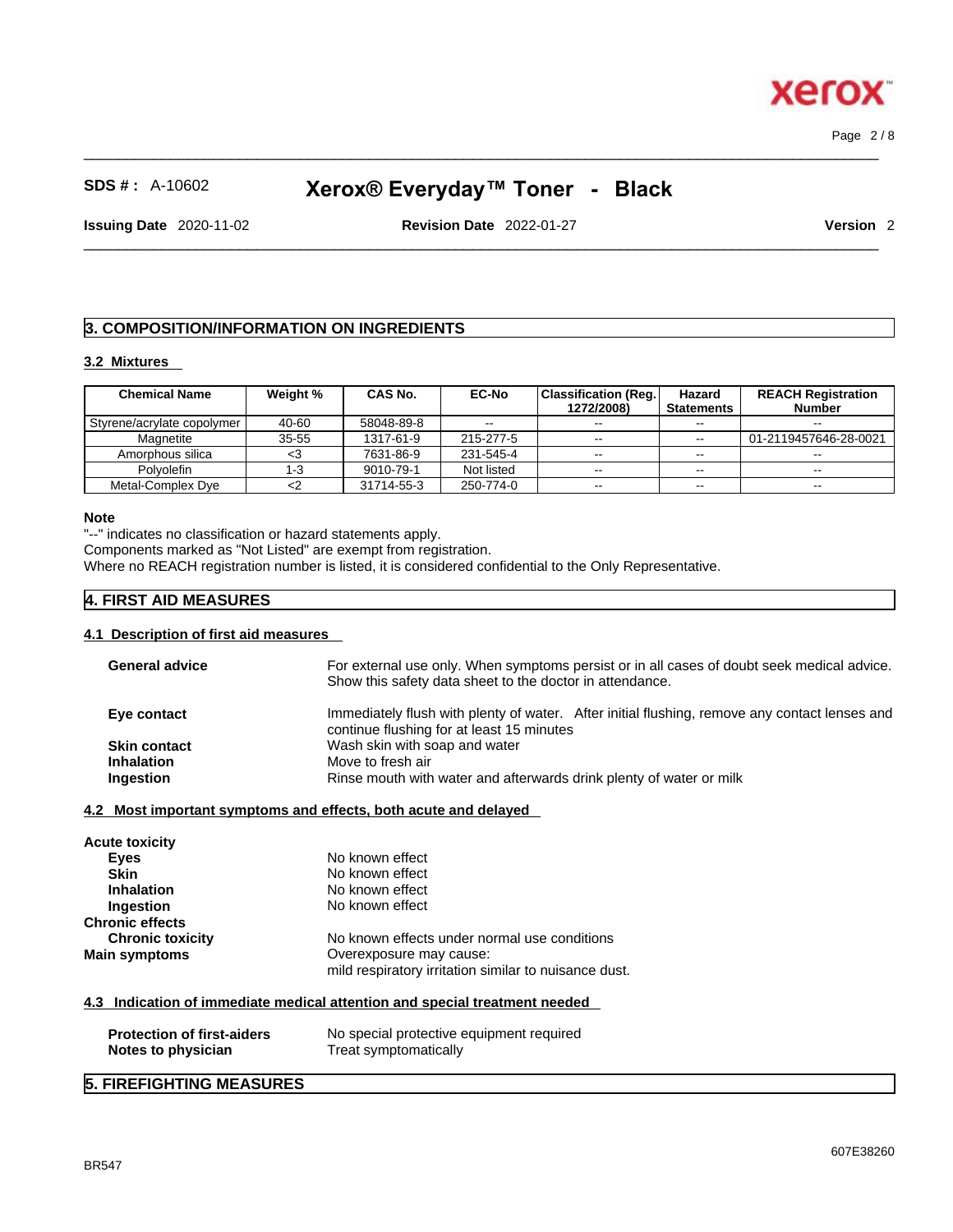#### $\_$  ,  $\_$  ,  $\_$  ,  $\_$  ,  $\_$  ,  $\_$  ,  $\_$  ,  $\_$  ,  $\_$  ,  $\_$  ,  $\_$  ,  $\_$  ,  $\_$  ,  $\_$  ,  $\_$  ,  $\_$  ,  $\_$  ,  $\_$  ,  $\_$  ,  $\_$  ,  $\_$  ,  $\_$  ,  $\_$  ,  $\_$  ,  $\_$  ,  $\_$  ,  $\_$  ,  $\_$  ,  $\_$  ,  $\_$  ,  $\_$  ,  $\_$  ,  $\_$  ,  $\_$  ,  $\_$  ,  $\_$  ,  $\_$  , Page 3 / 8

xero

# **SDS # :** A-10602 **Xerox® Everyday™ Toner - Black**

 $\_$  ,  $\_$  ,  $\_$  ,  $\_$  ,  $\_$  ,  $\_$  ,  $\_$  ,  $\_$  ,  $\_$  ,  $\_$  ,  $\_$  ,  $\_$  ,  $\_$  ,  $\_$  ,  $\_$  ,  $\_$  ,  $\_$  ,  $\_$  ,  $\_$  ,  $\_$  ,  $\_$  ,  $\_$  ,  $\_$  ,  $\_$  ,  $\_$  ,  $\_$  ,  $\_$  ,  $\_$  ,  $\_$  ,  $\_$  ,  $\_$  ,  $\_$  ,  $\_$  ,  $\_$  ,  $\_$  ,  $\_$  ,  $\_$  ,

**Issuing Date** 2020-11-02 **Revision Date** 2022-01-27 **Version** 2

#### **5.1 Extinguishing media**

**Suitable extinguishing media** Use water spray or fog; do not use straight streams, Foam

**Unsuitable extinguishing media** Do not use a solid water stream as it may scatterand spread fire

#### **5.2 Special hazards arising from the substance or mixture**

Fine dust dispersed in air, in sufficient concentrations, and in the presence of an ignition source is a potential dust explosion hazard

#### **Hazardous combustion products**

Hazardous decomposition products due to incomplete combustion. Carbon oxides Nitrogen oxides (NOx)

#### **5.3 Advice for fire-fighters**

In the event of fire and/or explosion do not breathe fumes. Wear fire/flame resistant/retardant clothing. Use self-contained pressure-demand breathing apparatus if needed to prevent exposure to smoke or airborne toxins. Wear self-contained breathing apparatus and protective suit.

#### **Other information**

| <b>Flammability</b> | Not flammable  |
|---------------------|----------------|
| <b>Flash point</b>  | Not applicable |

# **6. ACCIDENTAL RELEASE MEASURES**

#### **6.1 Personal precautions, protective equipment and emergency procedures**

Avoid breathing dust

#### **6.2 Environmental precautions**

Although toner is not an aquatic toxin, microplastics may be a physical hazard to aquatic life and should not be allowed to enter drains, sewers, or waterways

#### **6.3 Methods and material for containment and cleaning up**

| <b>Methods for containment</b> | Prevent dust cloud                                                                |
|--------------------------------|-----------------------------------------------------------------------------------|
| Methods for cleaning up        | Use a vacuum cleaner to remove excess, then wash with COLD water. Hot water fuses |
|                                | the toner making it difficult to remove                                           |

#### **6.4 Reference to other sections**

See section 12 for additional ecological information See Section 13 for additional information

## **7. HANDLING AND STORAGE**

#### **7.1 Precautions for safe handling**

Handle in accordance with good industrial hygiene and safety practice, Avoid dust accumulation in enclosed space, Prevent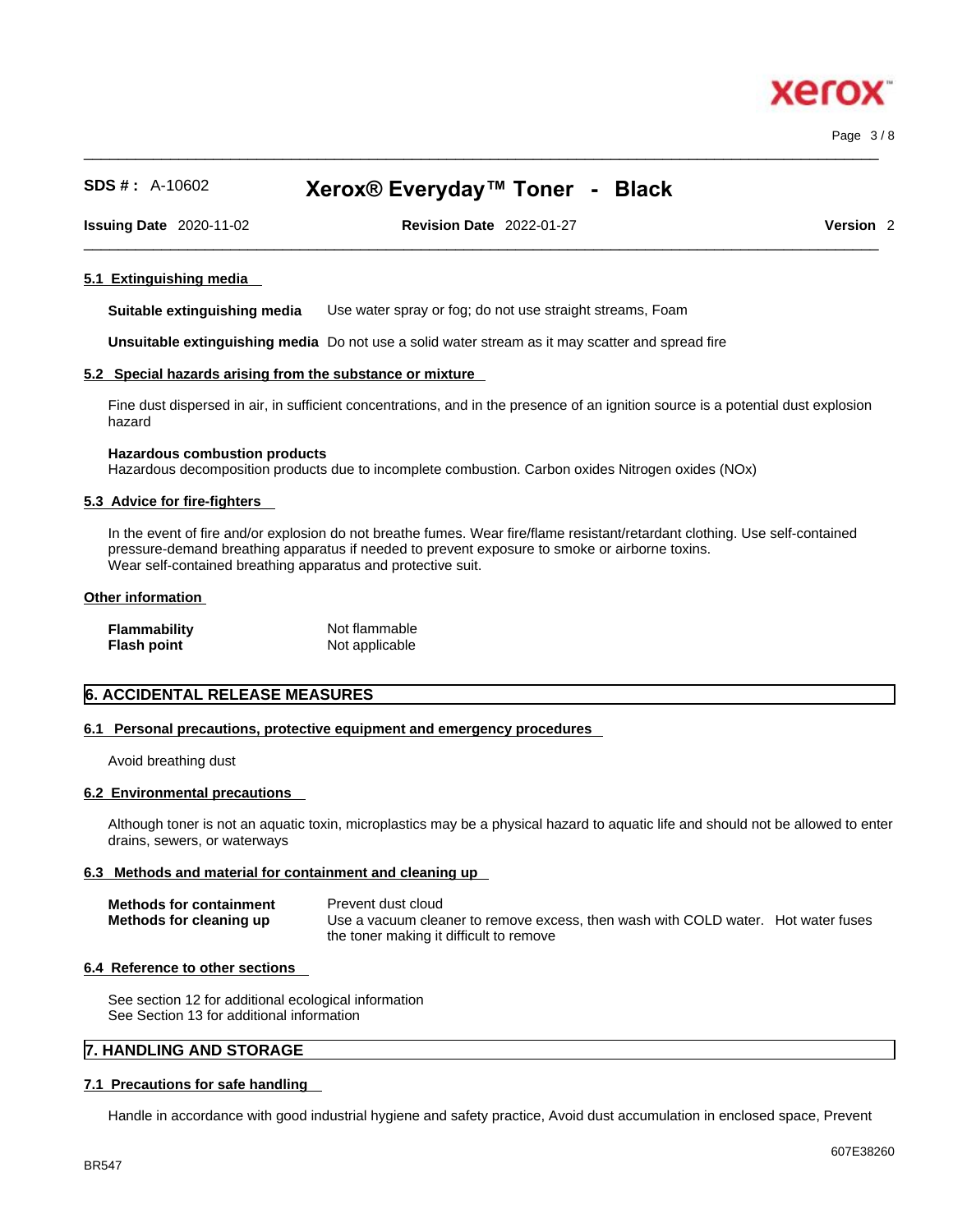Page 4 / 8

**Xerox** 

| <b>SDS #: A-10602</b>                                                                                                                       | Xerox® Everyday™ Toner - Black                                                                                                                                                                               |                                                                                             |                                           |
|---------------------------------------------------------------------------------------------------------------------------------------------|--------------------------------------------------------------------------------------------------------------------------------------------------------------------------------------------------------------|---------------------------------------------------------------------------------------------|-------------------------------------------|
| <b>Issuing Date 2020-11-02</b>                                                                                                              |                                                                                                                                                                                                              | <b>Revision Date 2022-01-27</b>                                                             | Version <sub>2</sub>                      |
| dust cloud                                                                                                                                  |                                                                                                                                                                                                              |                                                                                             |                                           |
| <b>Hygiene measures</b>                                                                                                                     |                                                                                                                                                                                                              | None under normal use conditions                                                            |                                           |
| 7.2 Conditions for safe storage, including any incompatibilities                                                                            |                                                                                                                                                                                                              |                                                                                             |                                           |
|                                                                                                                                             |                                                                                                                                                                                                              | Keep container tightly closed in a dry and well-ventilated place, Store at room temperature |                                           |
| 7.3 Specific end uses                                                                                                                       |                                                                                                                                                                                                              |                                                                                             |                                           |
| Xerographic printing                                                                                                                        |                                                                                                                                                                                                              |                                                                                             |                                           |
| 8. EXPOSURE CONTROLS/PERSONAL PROTECTION                                                                                                    |                                                                                                                                                                                                              |                                                                                             |                                           |
| 8.1 Control parameters                                                                                                                      |                                                                                                                                                                                                              |                                                                                             |                                           |
| <b>Xerox Exposure Limit</b><br><b>Xerox Exposure Limit</b>                                                                                  | 2.5 mg/m $3$ (total dust)                                                                                                                                                                                    | 0.4 mg/m <sup>3</sup> (respirable dust)                                                     |                                           |
| 8.2 Exposure controls                                                                                                                       |                                                                                                                                                                                                              |                                                                                             |                                           |
| <b>Engineering measures</b>                                                                                                                 |                                                                                                                                                                                                              | None under normal use conditions                                                            |                                           |
| <b>Personal protective equipment</b>                                                                                                        |                                                                                                                                                                                                              |                                                                                             |                                           |
| <b>Eye/face protection</b><br><b>Hand protection</b><br>Skin and body protection<br><b>Respiratory protection</b><br><b>Thermal hazards</b> | No special protective equipment required<br>No special protective equipment required<br>No special protective equipment required<br>No special protective equipment required<br>None under normal processing |                                                                                             |                                           |
| <b>Environmental Exposure Controls</b><br><b>Environmental Exposure</b><br><b>Controls</b>                                                  |                                                                                                                                                                                                              | Keep out of drains, sewers, ditches and waterways                                           |                                           |
| 9. PHYSICAL AND CHEMICAL PROPERTIES                                                                                                         |                                                                                                                                                                                                              |                                                                                             |                                           |
| 9.1 Information on basic physical and chemical properties                                                                                   |                                                                                                                                                                                                              |                                                                                             |                                           |
| Appearance<br><b>Physical state</b><br>Colour                                                                                               | Powder<br>Solid<br><b>Black</b>                                                                                                                                                                              | <b>Odour</b><br><b>Odour threshold</b><br>pH                                                | Faint<br>Not applicable<br>Not applicable |
| <b>Flash point</b>                                                                                                                          | Not applicable                                                                                                                                                                                               |                                                                                             |                                           |

 $\_$  ,  $\_$  ,  $\_$  ,  $\_$  ,  $\_$  ,  $\_$  ,  $\_$  ,  $\_$  ,  $\_$  ,  $\_$  ,  $\_$  ,  $\_$  ,  $\_$  ,  $\_$  ,  $\_$  ,  $\_$  ,  $\_$  ,  $\_$  ,  $\_$  ,  $\_$  ,  $\_$  ,  $\_$  ,  $\_$  ,  $\_$  ,  $\_$  ,  $\_$  ,  $\_$  ,  $\_$  ,  $\_$  ,  $\_$  ,  $\_$  ,  $\_$  ,  $\_$  ,  $\_$  ,  $\_$  ,  $\_$  ,  $\_$  ,

**Evaporation rate**<br>**Flammability** 

**Flammability Limits in Air** 

**Melting / Freezing Point** Not applicable **Boiling point/boiling range** Not applicable

**Softening point** 49 - 60 °C / 120 - 140 °F

Not applicable<br>**Not flammable**<br>Not applicable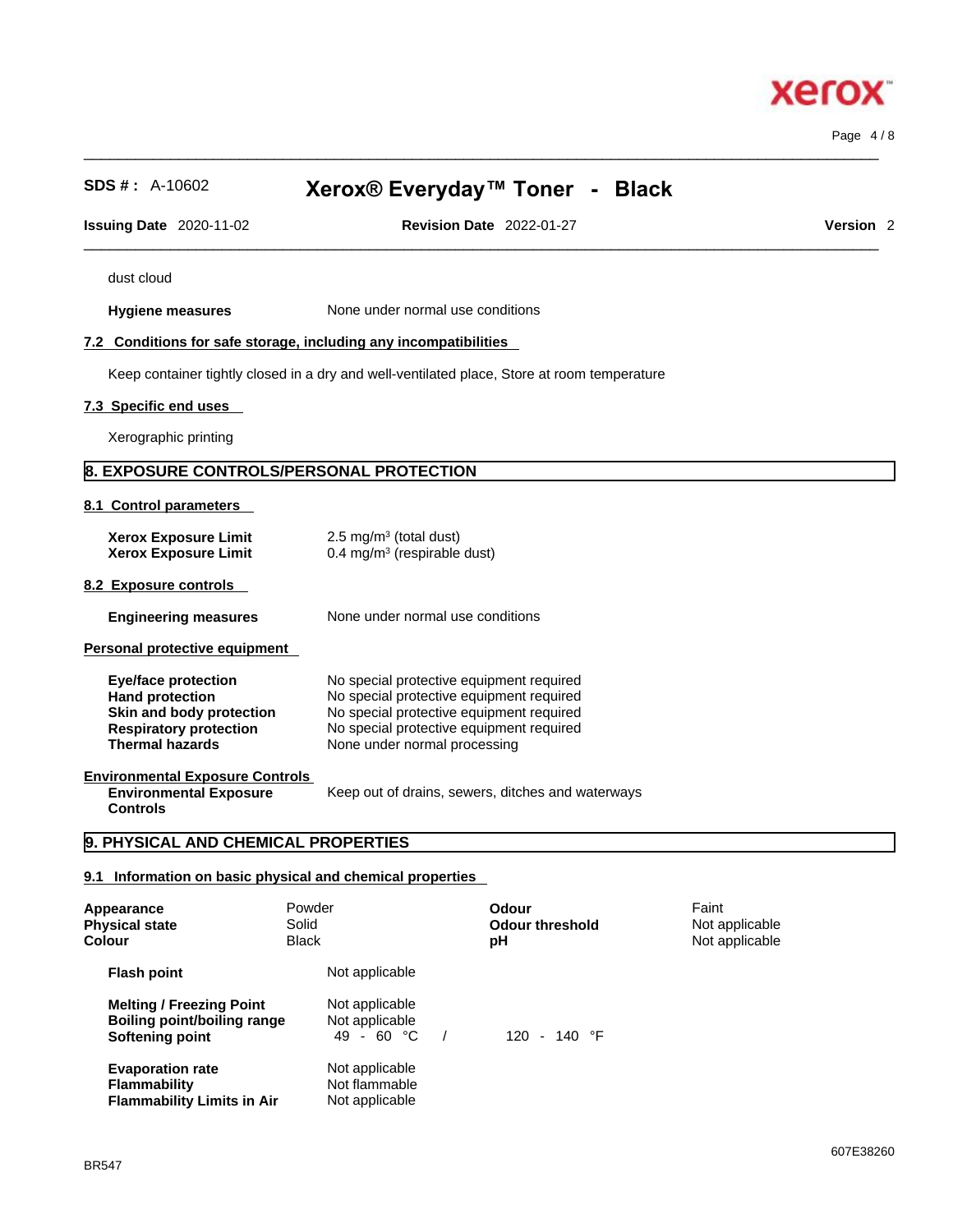

Page 5 / 8

 $\_$  ,  $\_$  ,  $\_$  ,  $\_$  ,  $\_$  ,  $\_$  ,  $\_$  ,  $\_$  ,  $\_$  ,  $\_$  ,  $\_$  ,  $\_$  ,  $\_$  ,  $\_$  ,  $\_$  ,  $\_$  ,  $\_$  ,  $\_$  ,  $\_$  ,  $\_$  ,  $\_$  ,  $\_$  ,  $\_$  ,  $\_$  ,  $\_$  ,  $\_$  ,  $\_$  ,  $\_$  ,  $\_$  ,  $\_$  ,  $\_$  ,  $\_$  ,  $\_$  ,  $\_$  ,  $\_$  ,  $\_$  ,  $\_$  , **SDS # :** A-10602 **Xerox® Everyday™ Toner - Black Issuing Date** 2020-11-02 **Revision Date** 2022-01-27 **Version** 2 **Explosive Limits** No data available **Vapour pressure** Not applicable<br> **Vapour density** Not applicable **Vapour density Specific gravity** 2 **Water solubility Negligible**<br> **Partition coefficient Not applicable Partition coefficient Autoignition temperature** Not applicable **Decomposition temperature** Not determined

**Explosive properties** Fine dust dispersed in air, in sufficient concentrations, and in the presence of an ignition source is a potential dust explosion hazard **Oxidising properties** Not applicable

 $\_$  ,  $\_$  ,  $\_$  ,  $\_$  ,  $\_$  ,  $\_$  ,  $\_$  ,  $\_$  ,  $\_$  ,  $\_$  ,  $\_$  ,  $\_$  ,  $\_$  ,  $\_$  ,  $\_$  ,  $\_$  ,  $\_$  ,  $\_$  ,  $\_$  ,  $\_$  ,  $\_$  ,  $\_$  ,  $\_$  ,  $\_$  ,  $\_$  ,  $\_$  ,  $\_$  ,  $\_$  ,  $\_$  ,  $\_$  ,  $\_$  ,  $\_$  ,  $\_$  ,  $\_$  ,  $\_$  ,  $\_$  ,  $\_$  ,

#### **9.2 Other information**

None

# **10. STABILITY AND REACTIVITY**

#### **10.1 Reactivity**

No dangerous reaction known under conditions of normal use

**Viscosity Not applicable** 

#### **10.2 Chemical stability**

Stable under normal conditions

#### **10.3 Possibility of hazardous reactions**

| <b>Hazardous reactions</b>      | None under normal processing            |
|---------------------------------|-----------------------------------------|
| <b>Hazardous polymerisation</b> | Hazardous polymerisation does not occur |

#### **10.4 Conditions to avoid**

Prevent dust cloud, Fine dust dispersed in air, in sufficient concentrations, and in the presence of an ignition source is a potential dust explosion hazard

#### **10.5 Incompatible Materials**

None

#### **10.6 Hazardous decomposition products**

None under normal use

#### **11. TOXICOLOGICAL INFORMATION**

*The toxicity data noted below is based on the test results of similar reprographic materials.* 

#### **11.1 Information on toxicological effects**

#### **Acute toxicity**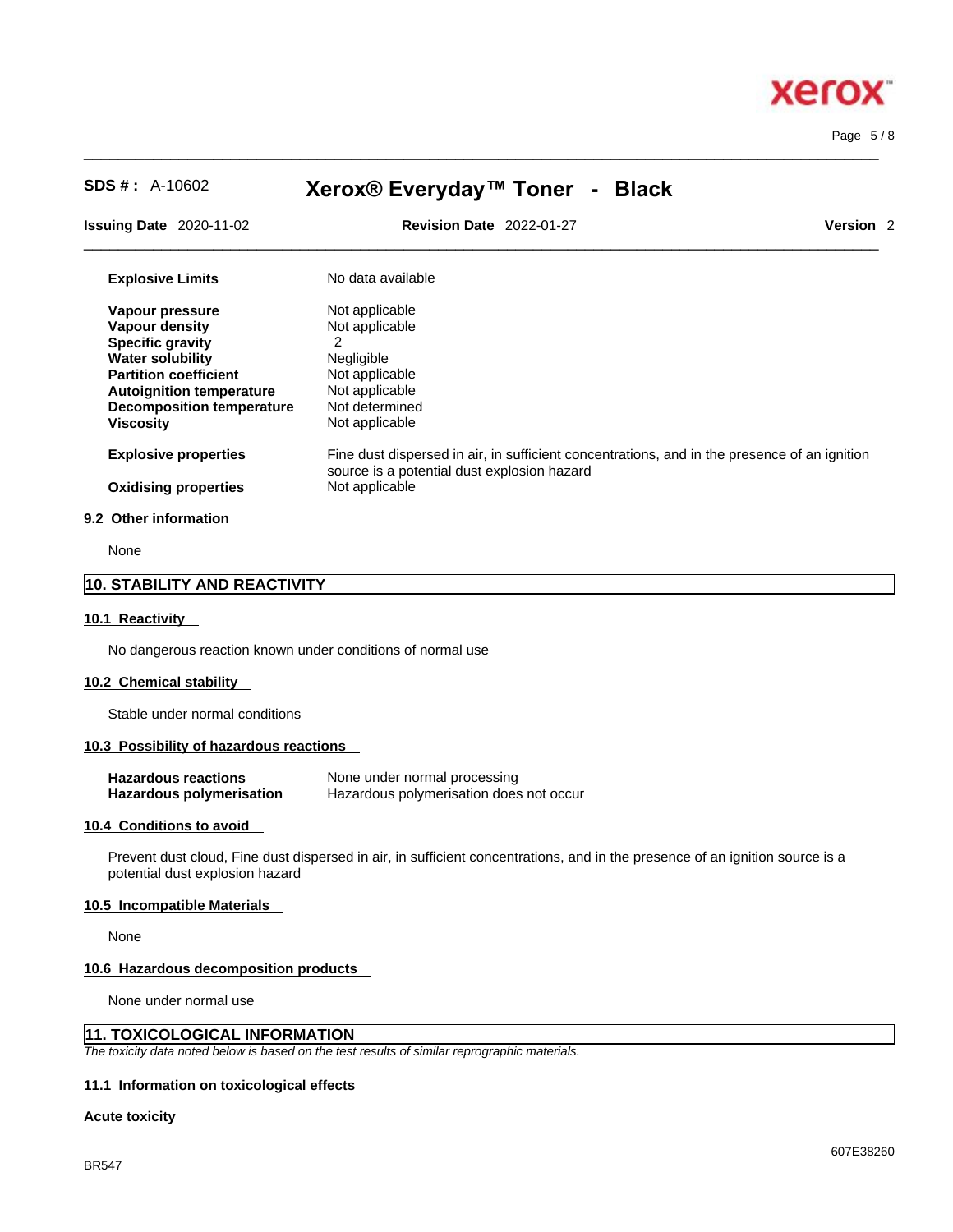

Page 6 / 8

| $SDS #: A-10602$                  | Xerox® Everyday™ Toner - Black                                            |                      |  |  |
|-----------------------------------|---------------------------------------------------------------------------|----------------------|--|--|
| <b>Issuing Date 2020-11-02</b>    | <b>Revision Date 2022-01-27</b>                                           | Version <sub>2</sub> |  |  |
| Product Information               |                                                                           |                      |  |  |
| <b>Irritation</b>                 | No skin irritation, No eye irritation                                     |                      |  |  |
| Oral LD50                         | $> 5$ g/kg (rat)                                                          |                      |  |  |
| Dermal LD50                       | $> 5$ g/kg (rabbit)                                                       |                      |  |  |
| <b>LC50 Inhalation</b>            | $> 5$ mg/L (rat, 4 hr)                                                    |                      |  |  |
| <b>Chronic toxicity</b>           |                                                                           |                      |  |  |
| Product Information               |                                                                           |                      |  |  |
| <b>Chronic effects</b>            | No known effects under normal use conditions                              |                      |  |  |
| <b>Carcinogenicity</b>            | Not classifiable as a human carcinogen                                    |                      |  |  |
| Other toxic effects               |                                                                           |                      |  |  |
| Product Information               |                                                                           |                      |  |  |
| <b>Sensitisation</b>              | No sensitisation responses were observed                                  |                      |  |  |
| <b>Mutagenic effects</b>          | Not mutagenic in AMES Test                                                |                      |  |  |
| <b>Reproductive toxicity</b>      | This product does not contain any known or suspected reproductive hazards |                      |  |  |
| <b>Target organ effects</b>       | None known                                                                |                      |  |  |
| Other adverse effects             | None known                                                                |                      |  |  |
| <b>Aspiration Hazard</b>          | Not applicable                                                            |                      |  |  |
| 11.2 Information on other hazarde |                                                                           |                      |  |  |

 $\_$  ,  $\_$  ,  $\_$  ,  $\_$  ,  $\_$  ,  $\_$  ,  $\_$  ,  $\_$  ,  $\_$  ,  $\_$  ,  $\_$  ,  $\_$  ,  $\_$  ,  $\_$  ,  $\_$  ,  $\_$  ,  $\_$  ,  $\_$  ,  $\_$  ,  $\_$  ,  $\_$  ,  $\_$  ,  $\_$  ,  $\_$  ,  $\_$  ,  $\_$  ,  $\_$  ,  $\_$  ,  $\_$  ,  $\_$  ,  $\_$  ,  $\_$  ,  $\_$  ,  $\_$  ,  $\_$  ,  $\_$  ,  $\_$  ,

11.2 Information on other hazards

**Endocrine disrupting properties** This product does not contain any known or suspected endocrine disruptors

# **12. ECOLOGICAL INFORMATION**

#### **12.1 Toxicity**

On available data, the mixture / preparation is not harmful to aquatic life

#### **12.2 Persistence and degradability**

Not readily biodegradable

#### **12.3 Bioaccumulative potential**

Bioaccumulation is unlikely

# **12.4 Mobility in soil**

Insoluble in water

### **12.5 Results of PBT and vPvB assessment**

Not a PBT according to REACH Annex XIII

#### **12.6 Endocrine disrupting properties**

This product does not contain any known or suspected endocrine disruptors

#### **12.7 Other adverse effects**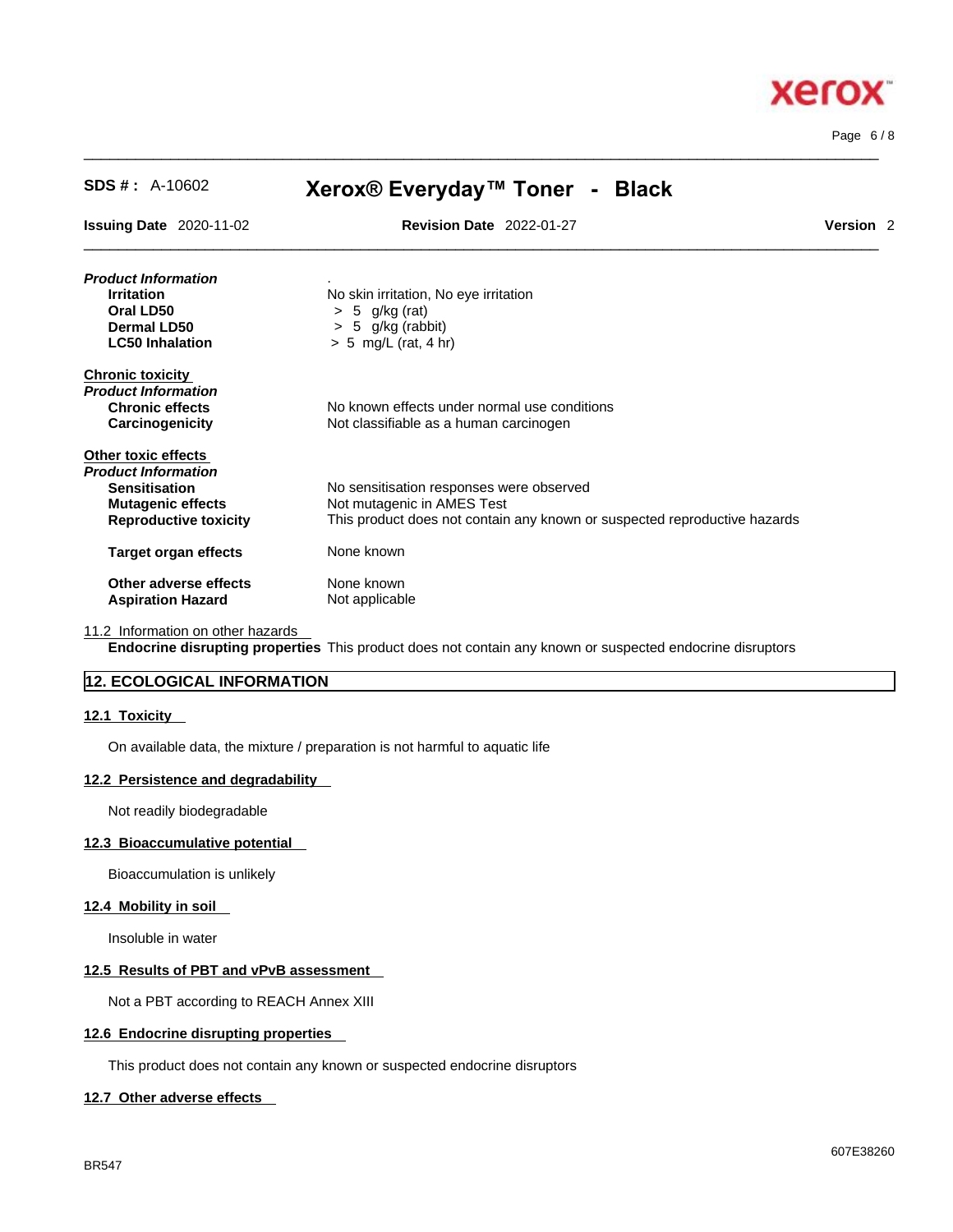

Page 7 / 8

# **SDS # :** A-10602 **Xerox® Everyday™ Toner - Black**

 $\_$  ,  $\_$  ,  $\_$  ,  $\_$  ,  $\_$  ,  $\_$  ,  $\_$  ,  $\_$  ,  $\_$  ,  $\_$  ,  $\_$  ,  $\_$  ,  $\_$  ,  $\_$  ,  $\_$  ,  $\_$  ,  $\_$  ,  $\_$  ,  $\_$  ,  $\_$  ,  $\_$  ,  $\_$  ,  $\_$  ,  $\_$  ,  $\_$  ,  $\_$  ,  $\_$  ,  $\_$  ,  $\_$  ,  $\_$  ,  $\_$  ,  $\_$  ,  $\_$  ,  $\_$  ,  $\_$  ,  $\_$  ,  $\_$  ,

**Issuing Date** 2020-11-02 **Revision Date** 2022-01-27 **Version** 2

Although toner is not an aquatic toxin, microplastics may be a physical hazard to aquatic life and should not be allowed to enter drains, sewers, or waterways.

 $\_$  ,  $\_$  ,  $\_$  ,  $\_$  ,  $\_$  ,  $\_$  ,  $\_$  ,  $\_$  ,  $\_$  ,  $\_$  ,  $\_$  ,  $\_$  ,  $\_$  ,  $\_$  ,  $\_$  ,  $\_$  ,  $\_$  ,  $\_$  ,  $\_$  ,  $\_$  ,  $\_$  ,  $\_$  ,  $\_$  ,  $\_$  ,  $\_$  ,  $\_$  ,  $\_$  ,  $\_$  ,  $\_$  ,  $\_$  ,  $\_$  ,  $\_$  ,  $\_$  ,  $\_$  ,  $\_$  ,  $\_$  ,  $\_$  ,

# **13. DISPOSAL CONSIDERATIONS 13.1 Waste treatment methods Waste Disposal Method** Can be landfilled or incinerated, when in compliance with local regulations If incineration is to be carried out, care must be exercised to prevent dust clouds forming. **EWC Waste Disposal No.** 08 03 18 **Other information** Although toner is not an aquatic toxin, microplastics may be a physical hazard to aquatic life and should not be allowed to enter drains, sewers, or waterways.

# **14. TRANSPORT INFORMATION**

#### **14.1 UN/ID No**

Not regulated

#### **14.2 Proper shipping name**

Not regulated

#### **14.3 Transport hazard class(es)**

Not classified

#### **14.4 Packing Group**

Not applicable

# **14.5 Environmental hazards**

Presents little or no hazard to the environment

#### **14.6 Special precautions for users**

No special precautions are needed in handling this material

#### **14.7 Transport in bulk according to MARPOL 73/78 and the IBC Code**

Not applicable

#### **15. REGULATORY INFORMATION**

#### **15.1 Safety, health and environmental regulations/legislation specific for the substance or mixture**

According to present data no classification and labelling is required according to Regulation (EC) No 1272/2008